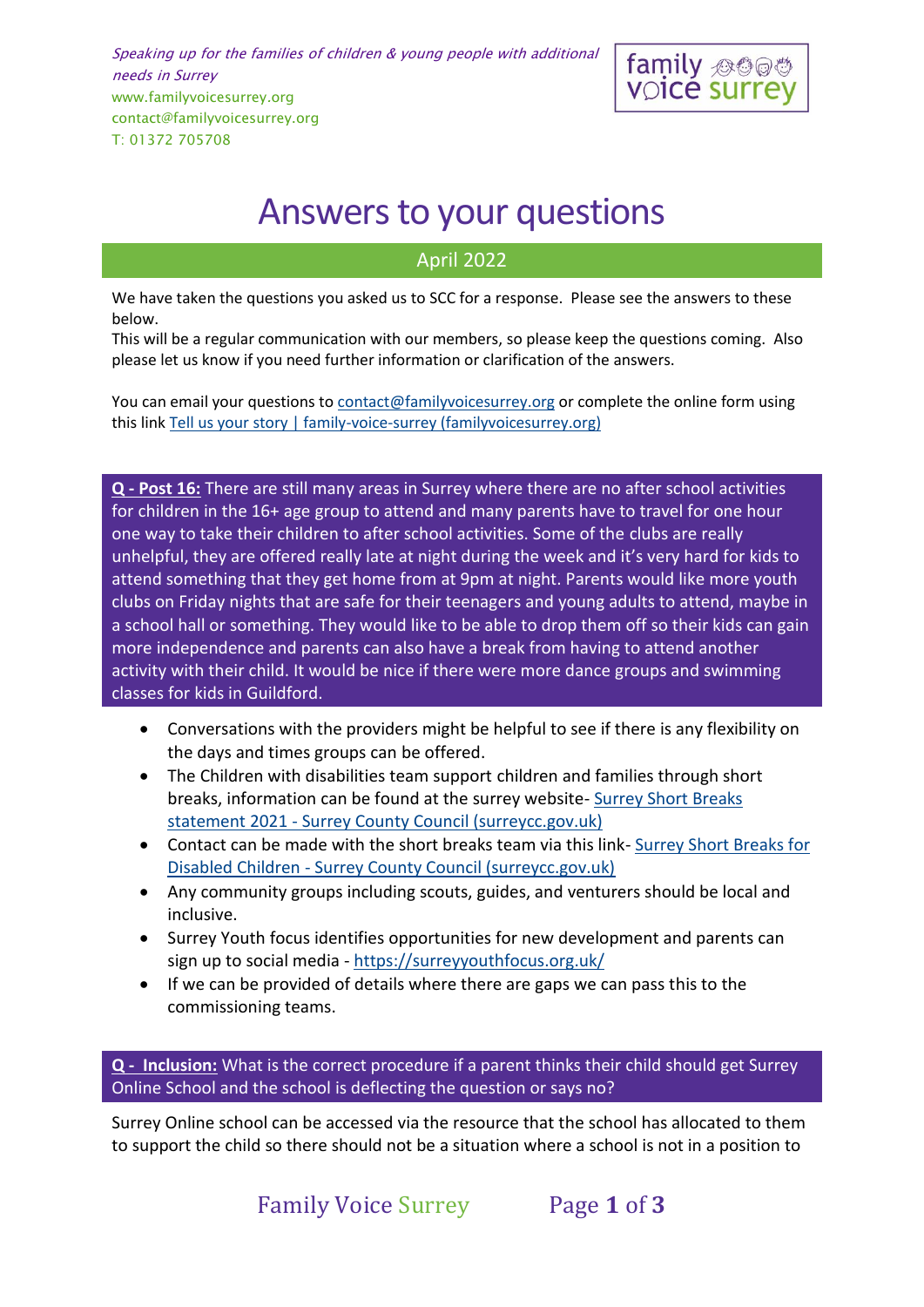Speaking up for the families of children & young people with additional needs in Surrey www.familyvoicesurrey.org contact@familyvoicesurrey.org T: 01372 705708



offer Surrey Online School if it is appropriate to needs. Surrey Online School can be offered to any child where they are having difficulty attending school in person. SOS - [Surrey online school](https://www.surreyonlineschool.co.uk/)

**Q - Should all children with persistent attendance issues, say more than 6 months, related to anxiety be on the SEN register?** 

It may not be necessary for a child in these circumstances to be on the SEN register. Families can find additional support and advice on the Mindworks website: [Advice, information and resources :: Mindworks Surrey \(mindworks-surrey.org\)](https://www.mindworks-surrey.org/advice-information-and-resources)

In addition to this every school will have an SEN statement of how they meet the needs of children within their setting, these can be accessed through the schools website The EP service has a wealth of resources available and also bookable consultation can be made by a school where they have ongoing concerns for advice and support For any child, where there is a concern about their progress, they should be identified on the SEN register through SEN support.

If medical needs are persistent and enduring schools should be guided by advice from the GP in the first instance for any medical needs and can provide support as outlined in the NICE guidance.

[Supporting pupils at school with medical conditions \(publishing.service.gov.uk\)](https://assets.publishing.service.gov.uk/government/uploads/system/uploads/attachment_data/file/803956/supporting-pupils-at-school-with-medical-conditions.pdf)

## **Q - Parents are still asking repeatedly about specialist provision for academically able children.**

The national autistic society has worked closely with Surrey County Council to develop tailored provision through Cullum centres, three are three centres across the county and in response to growing need the place planning team are working with more schools to offer centre provision to meet the needs of academically able children and young people with Autism. Details of the centres can be found in the 'finding the right school' brochures for both primary and secondary schools.

Primary- [Finding the right primary school in Surrey -](https://www.surreycc.gov.uk/schools-and-learning/schools/admissions/child-with-a-ehcp/finding-the-right-primary-school-in-surrey-our-guide-to-schools-for-children-with-special-educational-needs-and-disabilities-in-surrey#section-6) Surrey County Council (surreycc.gov.uk) Secondary - [Finding the right secondary school in Surrey for children with special](https://www.surreycc.gov.uk/schools-and-learning/schools/admissions/child-with-a-ehcp/finding-the-right-secondary-school-in-surrey#cullumcentres)  educational needs and disabilities - [Surrey County Council \(surreycc.gov.uk\)](https://www.surreycc.gov.uk/schools-and-learning/schools/admissions/child-with-a-ehcp/finding-the-right-secondary-school-in-surrey#cullumcentres)

#### **Q - Is this in SCC's sufficiency plan?**

Yes copies can be found here [School Organisation Plan 2020 to 2030 \(surreycc.gov.uk\)](https://www.surreycc.gov.uk/__data/assets/pdf_file/0011/256754/School-Organisation-Plan-2020-30.pdf) The JSNA is currently being revised and will be available by September 2022

#### **Q - Who can refer to A2E is this the school or LA or can either do it?**

It is usual for the school to make any referral to A2E, however where a child does not have a school placement provision will be made via the LAs Children Missing Education

Family Voice Surrey Page **2** of **3**